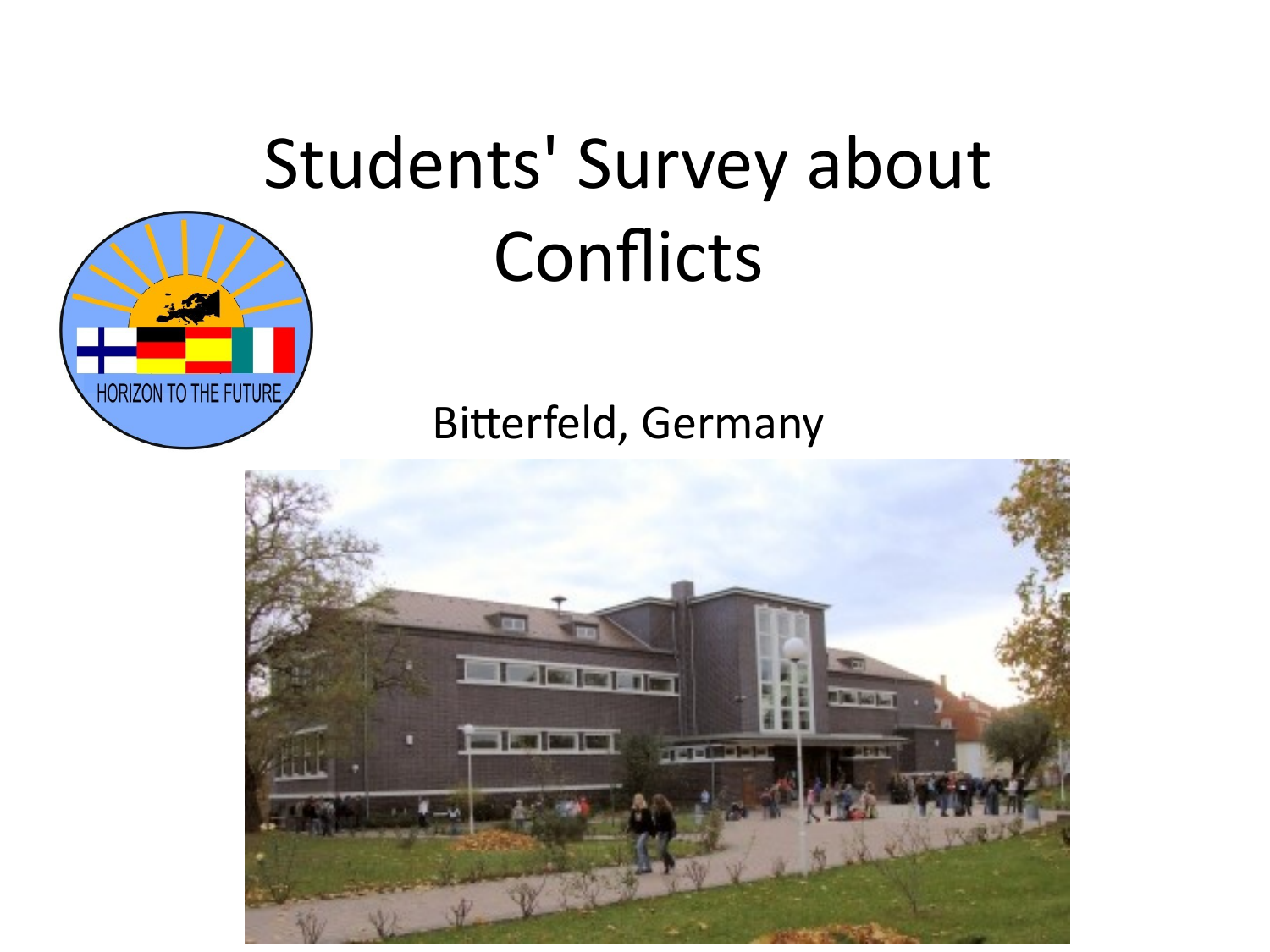# Survey:

- 103 participants
- approx. 8% of all students
- age 12-17
- lots of different classes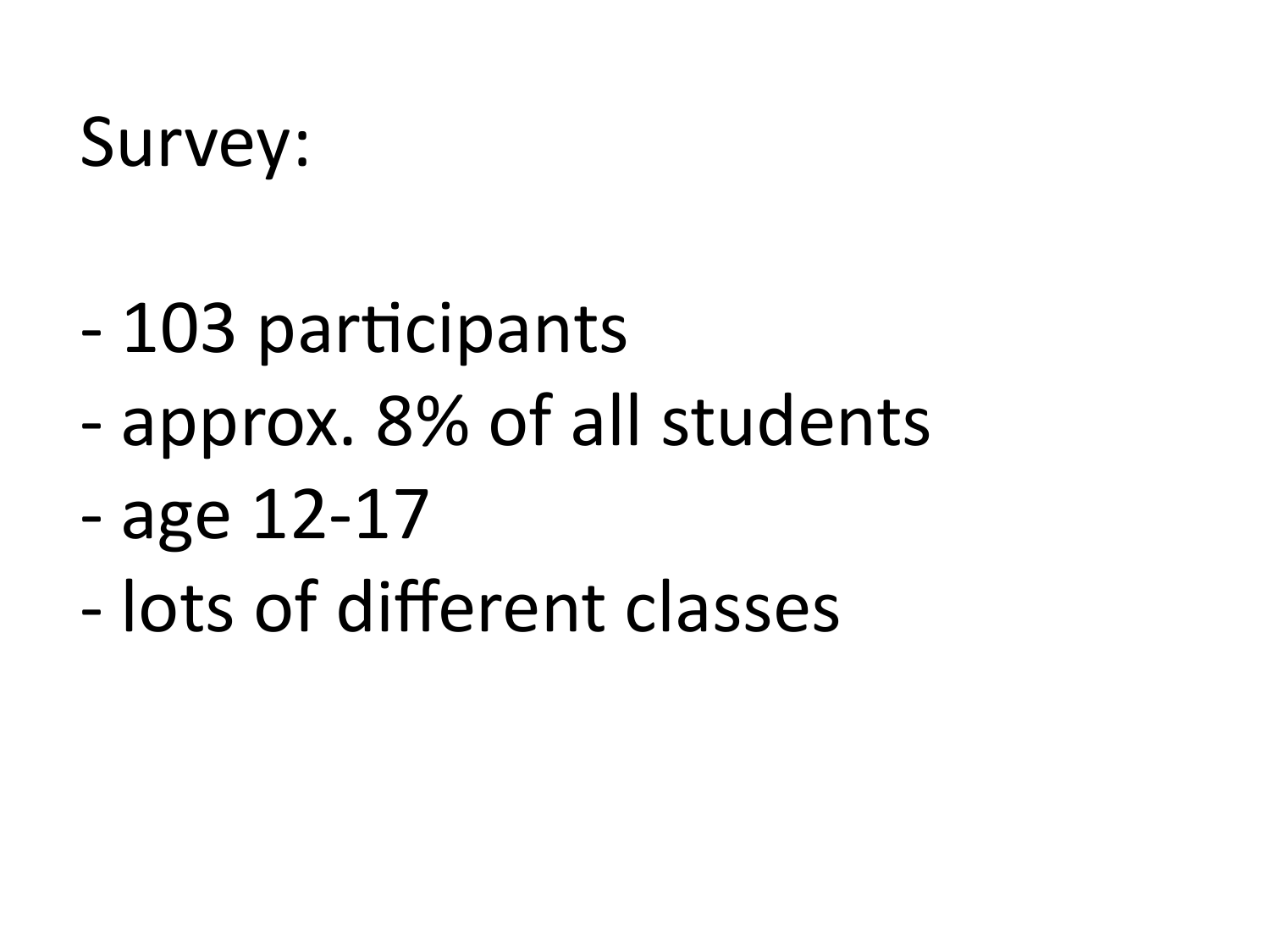### Students' relationship ...

very good | good | medium | bad | very bad



 $\rightarrow$  best among classmates

 $\rightarrow$  with teachers/other staff medium-good

 $\rightarrow$  overall a fairly good atmosphere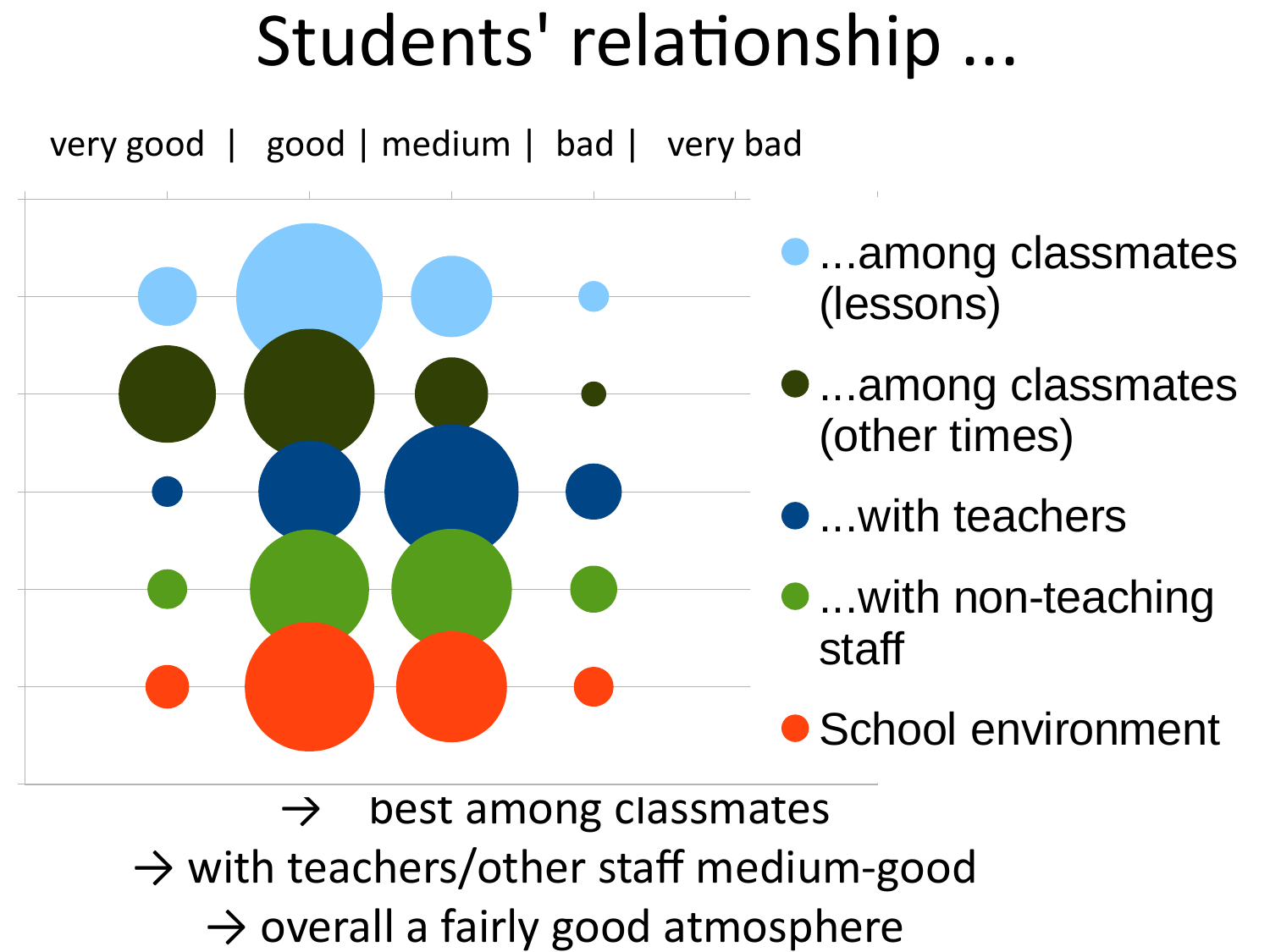# Conflicts among students: Which?



Biggest issues: verbal aggression, isolation/rejection smallest issues: physical aggression, sexual harassment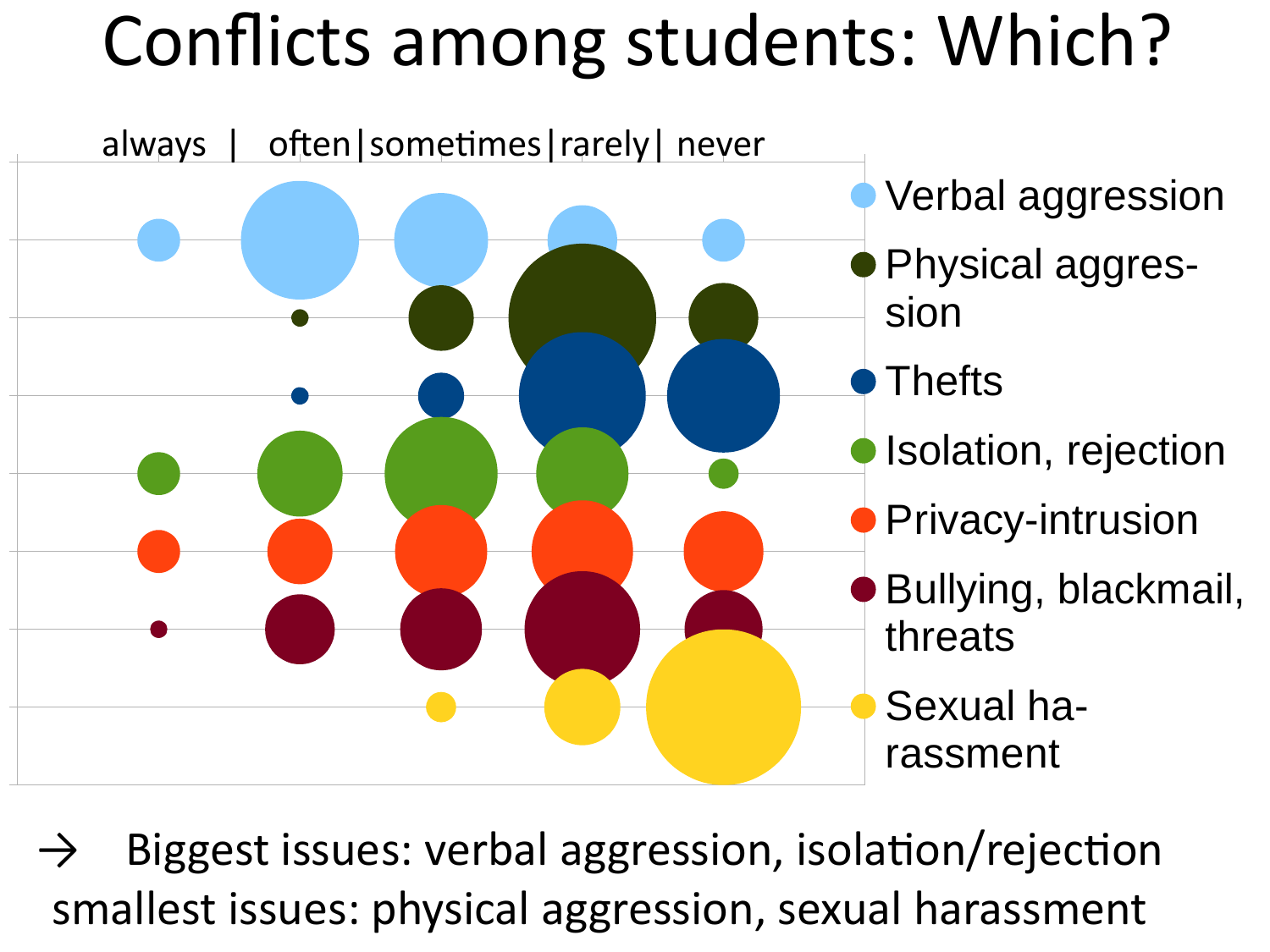# Other conflicts: Which?



Biggest problem: class disruption!! Sometimes: personal care, disrespect, drugs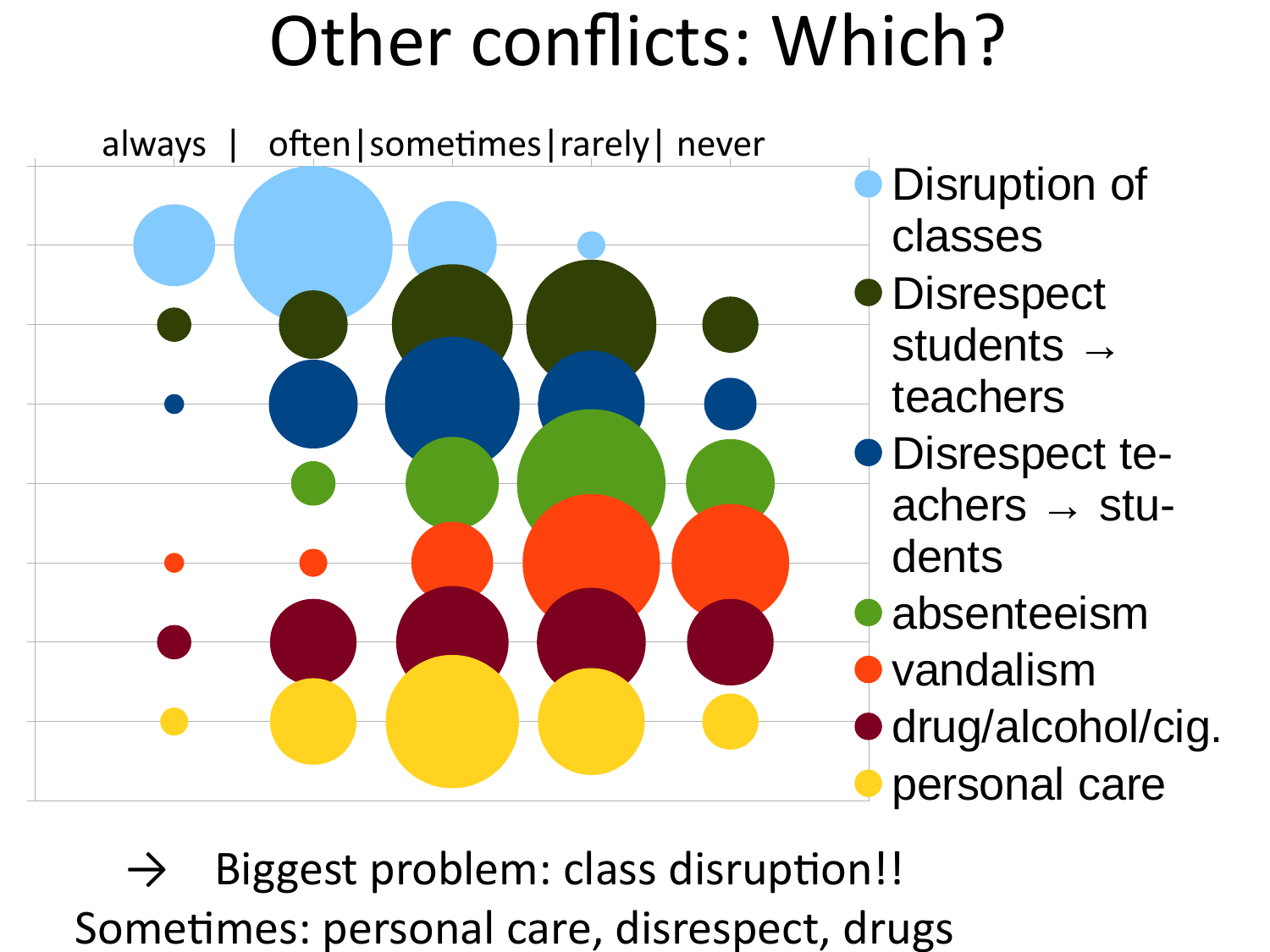# Where/When?



- **lessons**
- **•** breaks
- **•** breaks in front of teachers
- **•** breaks w/o teachers
- entering/leaving
- school bus

 $\rightarrow$  Mostly during lessons sometimes at breaks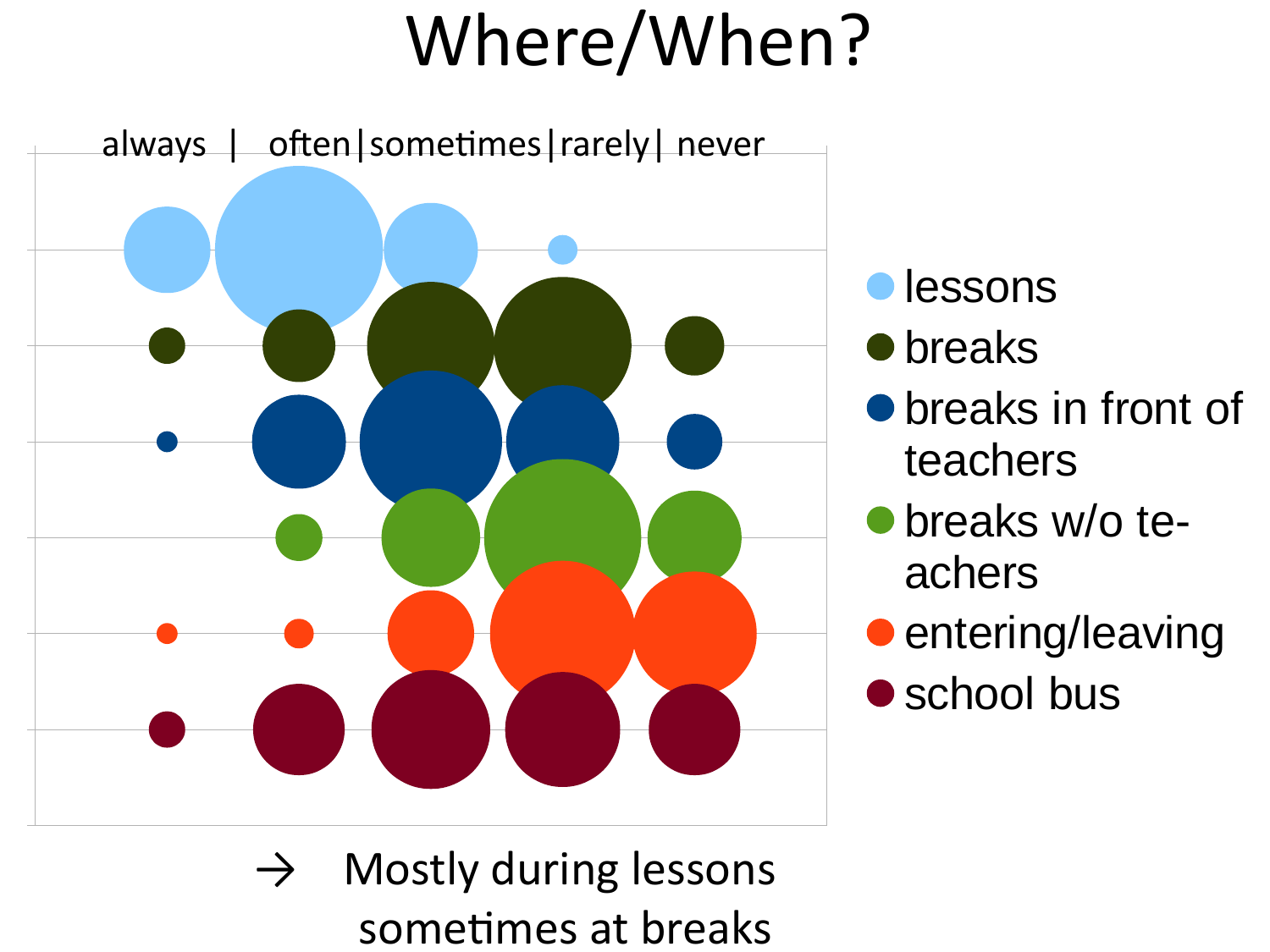# Useful improvements



- **Communication rules**
- **Enforcing discipline**
- Parents talking to teachers
- **Agree upon rules**
- **Talking during tutoring pe**riods
- **Peer-to-peer mediation**
- **Increasing school resources**
- **Unifying guidelines for te**achers
- Participative methology

 $\rightarrow$  useful: discipline, agreeing to rules, talking, guidelines for teachers, participation  $\rightarrow$  not so useful: comm.rules, parents, mediation